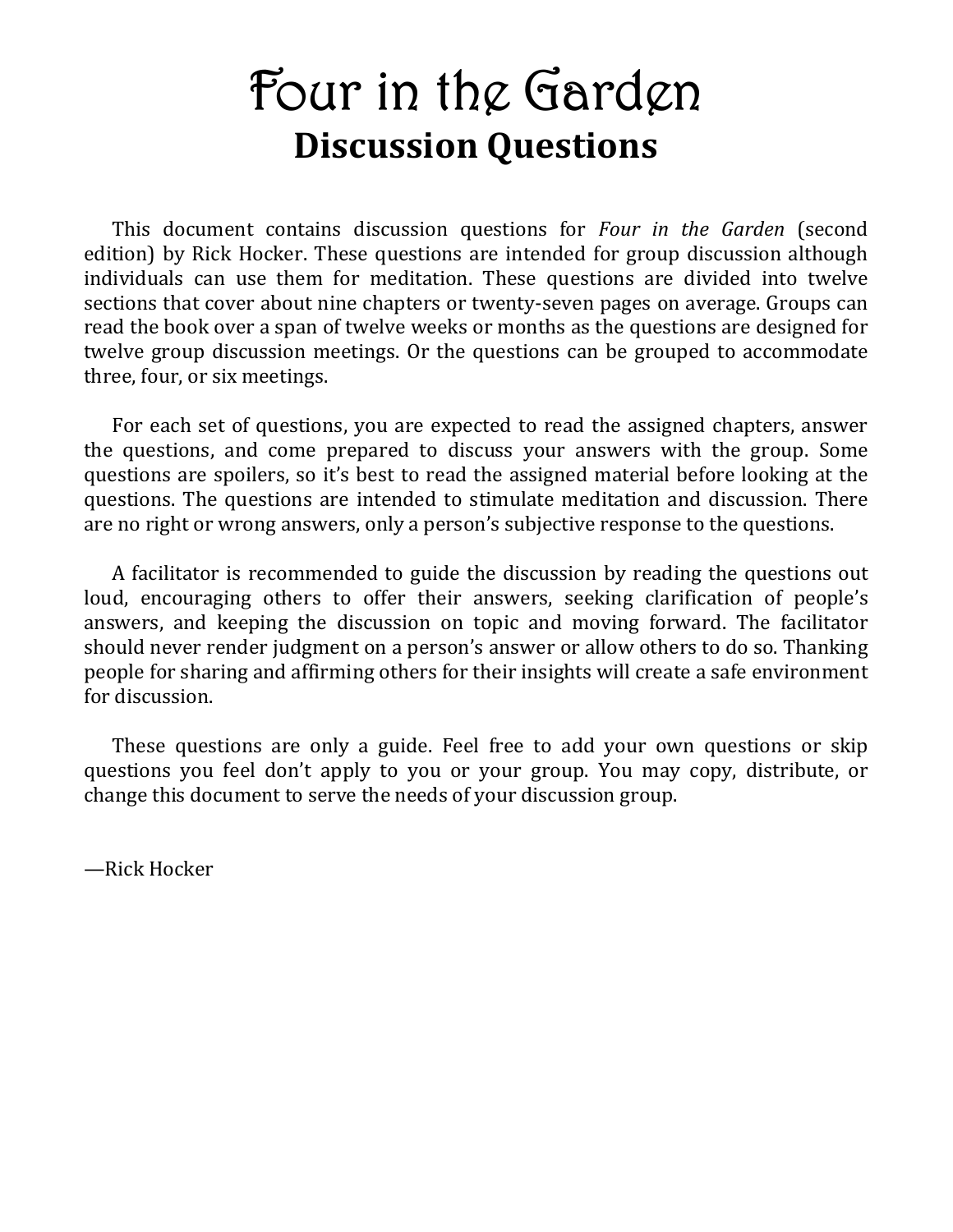## **Discussion #1 (Read chapters 1-9)**

1. Manna declared that Cherished was "made from love and for love" (page 2). What does that phrase mean to you? Describe how love fits into your purpose on Earth. Is your purpose here to learn to receive love or to give love?

2. Cherished wanted to understand who Creator was (pages 4-5). Likewise, we try to understand God, but God is a complex being, beyond comprehension. What compels us to try to understand God? What aspect of God do you find the most confusing, frustrating, or contradictory? Do you believe that someday you will obtain satisfactory answers to your questions about God? Why do you think so?

3. Manna presented the concept of choice, but Cherished didn't like the responsibility (page 9). We are bombarded with choices all the time. Do you view choices as freeing, burdensome, or overwhelming? In what ways can choices be freeing?

4. After Manna explained that the squirrels' simple minds believe in the continuation of their well-being, he challenged Cherished to learn to do the same (page 20). Why is it difficult for us to believe in the continuation of our well-being? When things go wrong, we often tell ourselves that we are not okay, even though we still have the necessities of life. What ingredients are necessary for your well-being? How might you adjust your requirements so your well-being is less dependent on circumstances?

5. Ennoia said that pain is a necessary part of life (page 20). Explain why you agree or disagree with that statement. What is your relationship to pain? Do you resist it, avoid it, deny it, listen to it, or embrace it? What do you believe can be learned from pain?

6. Cherished didn't get the affirmation he wanted from the Teachers for his handmade sweeper (page 21). Why did they not affirm him? How much do you expect or rely on affirmation from others? How well do you cope when affirmation is absent? In what situations do you interpret a lack of affirmation as disapproval? To what degree is approval from others tied to your self-esteem?

7. "The soul is your true self," Manna said (page 22). The soul is a mysterious thing. What is your present understanding of your soul? Are you able to identify it within yourself? What traits or characteristics would you assign to your soul?

8. Cherished was frustrated because Creator was invisible (page 23). What is your biggest challenge when it comes to trusting in an invisible God? What are you trusting God to do for you? What things should people not trust God to do for them? Why do you believe those things should be excluded?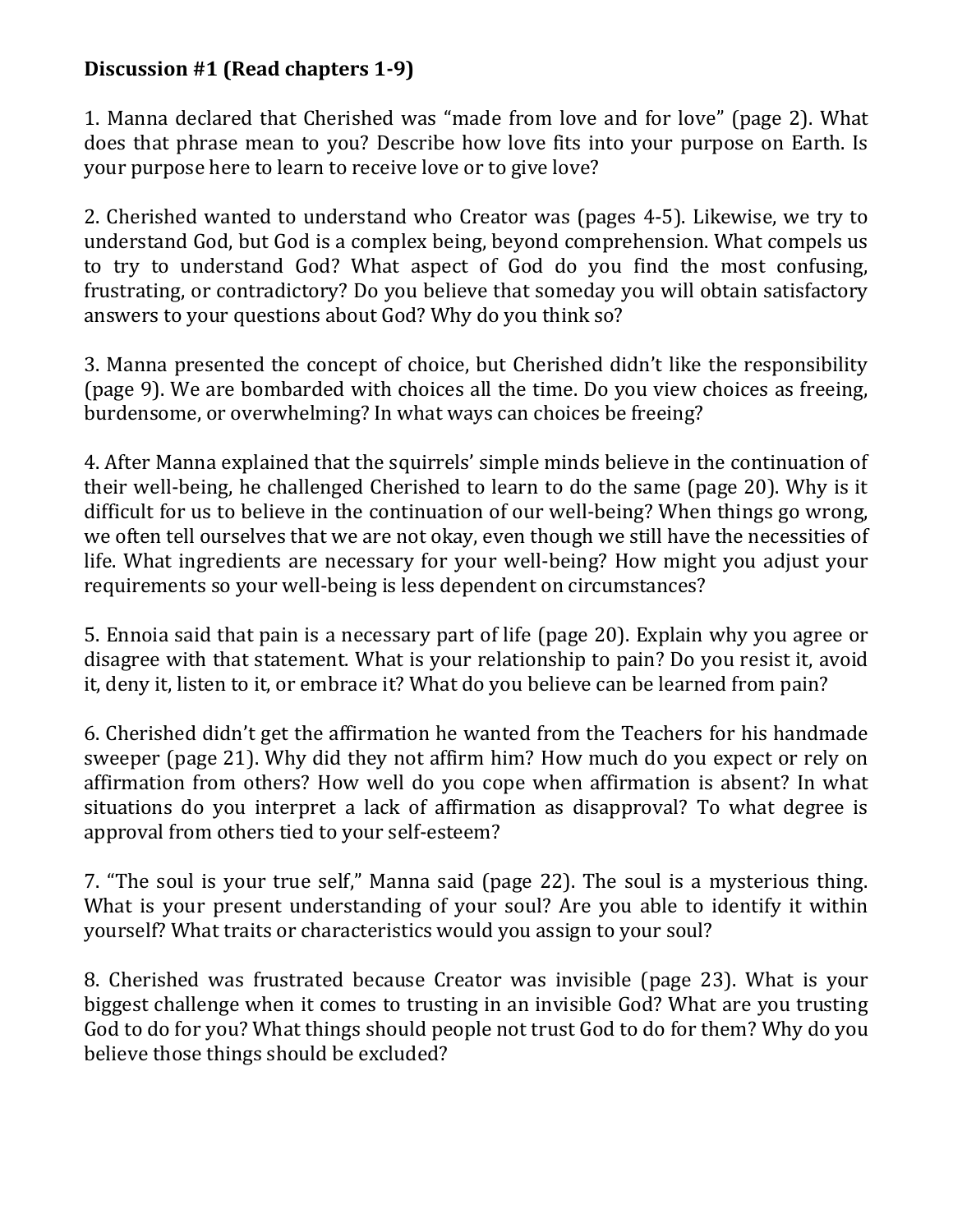# **Discussion #2 (Read chapters 10-17)**

1. Cherished felt abandoned by the Teachers and Creator (page 28). When Manna spoke words of encouragement into his ear, Cherished said, "Leave me alone." Why would Cherished say that? All of us have felt abandoned by God at some point. How did you work through your feelings of abandonment? How did that experience of abandonment change your relationship with God and your ability to trust?

2. Even though the Teachers had stayed with Cherished, he felt abandoned (page 31). His perception, though inaccurate, generated real feelings of abandonment. We tend to dismiss feelings when they aren't based on fact, especially the feelings of others. What makes feelings real or valid for a person? Does there need to be a logical or real cause?

3. Manna said that separateness is an illusion (pages 32-33). Do you believe we are connected to everything? Why or why not? When do you feel most connected? To what degree do you feel separate from the world and other people? Why do you think so?

4. "Everything I have made has a purpose," said Creator (page 43). Explain why you agree or disagree with that statement. What creations of God have no purpose in your opinion? If they have no purpose, then why do you think God created them?

5. Ennoia said that rules enable Cherished to learn and grow (page 44). Later, Manna said that the purpose of rules is for Cherished to trust Creator. He also said that Cherished shouldn't burden himself with additional unnecessary rules (page 46). In what ways are rules good? When can rules be bad for a person or society? What is the result of excessive or unnecessary rules?

6. Manna tells Cherished that his uniqueness does not make him superior (page 45). Nor does the fact that he is the object of Creator's love. Why do people convert specialness into superiority? In what situations are you tempted to feel superior? How do you escape that thinking?

7. "When fear is strongest, you won't trust," said Aable (page 47). What is the relationship between fear and trust? Does your ability to trust require the presence of certainty? Cherished had to step into the darkness and trust he would not fall (pages 50-51). Trusting in God is often like stepping into the dark. In what ways do you relate to that analogy? Describe a situation when you trusted God and couldn't see your way.

8. "Will you trust Creator with your life?" Ennoia asked Cherished (page 47). Trusting God is more than a mental attitude. At its deepest level, trust is a complete surrender of one's life to God. What would be gained by such surrender? What would be the cost? By what criteria do you judge whether God is trustworthy? What would make it easier for you to believe God is trustworthy?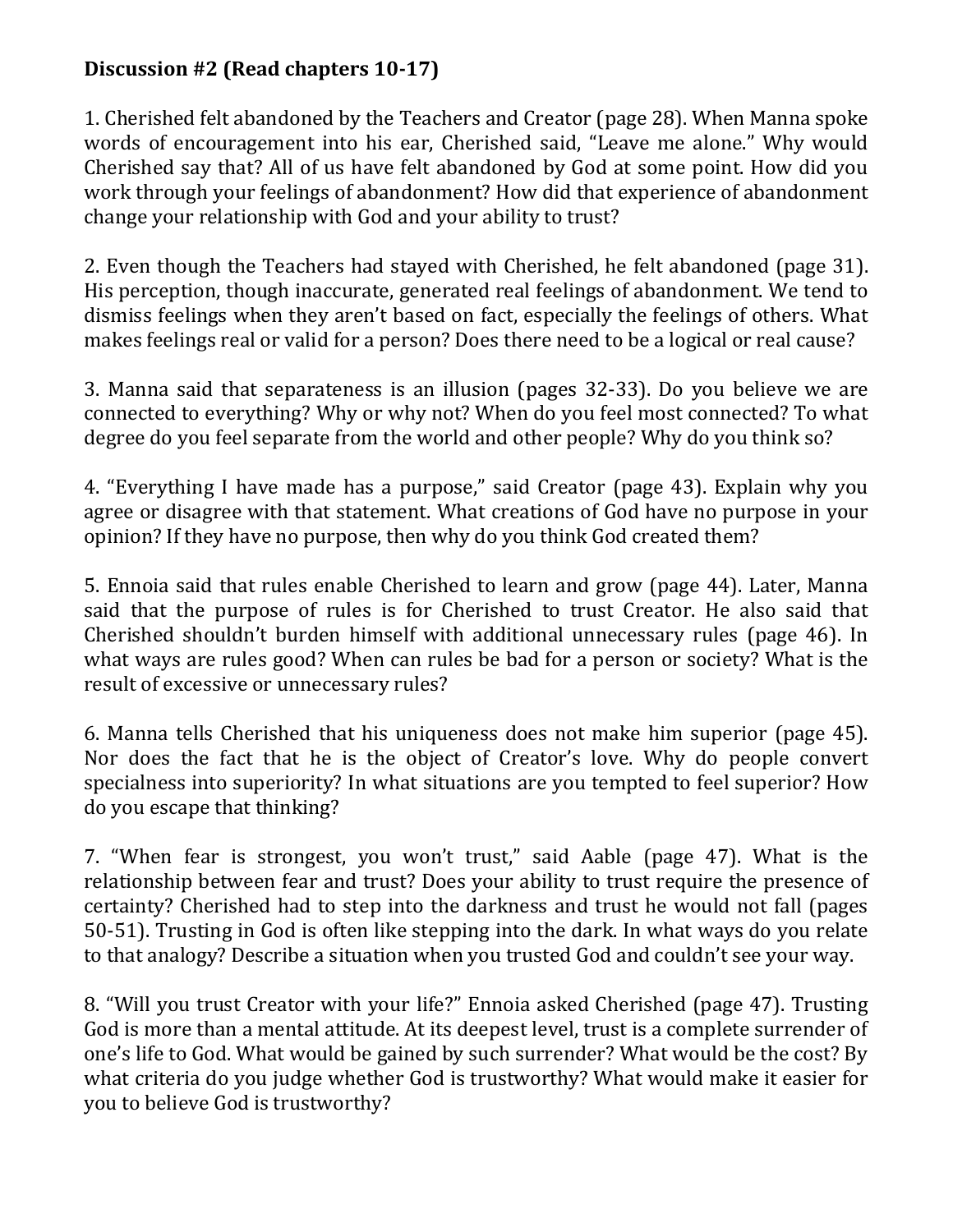# **Discussion #3 (Read chapters 18-26)**

1. Creator told Cherished to "follow the flow" (page 57). This phrase had a double meaning in the story, referring to the flow of water and the flow of God. Water provides physical nourishment and God provides spiritual nourishment. Describe what following the flow of God might look like in your life? How might you go about finding the flow of God?

2. "Whenever you resist Creator, you cut yourself off from the flow," Ennoia said (page 59). Oftentimes, when we resist circumstances, we resist God. When we resist God, we separate ourselves from Him. What is the opposite of resisting? What are the symptoms of resistance? When you find yourself resisting something, how do you change that?

3. Cherished presumed it was okay to move his bed (pages 65-66). Then, he presumed it was wrong. Presumption is thinking we understand what pleases or offends God, when we don't know. Cherished was exhorted to act from truth instead of doubt. What does it mean to act from truth? What is the best remedy for doubt? Fear of offending God can paralyze us. How might you combat that fear?

4. Cherished believed that since Creator was good, He would do no harm, but the Teachers dissented (pages 68-70). Our understanding of God will always be limited, yet we are threatened when our current understanding is questioned or attacked. How fixed or flexible are you in your understanding of God or the truth? Are you willing to be wrong about spiritual matters? Do new spiritual ideas excite you or threaten you?

5. Cherished was so certain he understood Creator that he judged the Teachers as being full of darkness (page 70). How does arrogance blind us? How do you see this played out in the world today? Describe a time when you were so sure of something that you harshly judged those who disagreed with you.

6. "I create. I destroy. In all I do, I love," Creator said (page 71). Give an example of how love and destruction might be compatible or coexist? From God's point of view, destruction might be construed as "cleansing," such as a forest fire. Give other examples of destruction that could be considered "cleansing." How might you adjust your concept of God to allow for Him to be Destroyer?

7. Cherished built a tower and became proud of his achievement (pages 75-77). Pride is insidious and sneaks its way into our hearts. Does the satisfaction from your accomplishments or possessions turn outward into gratitude or turn inward into selfimportance? What is the proper place of self-importance in one's life? What is the difference between pride and confidence? What is the difference between humility and weakness?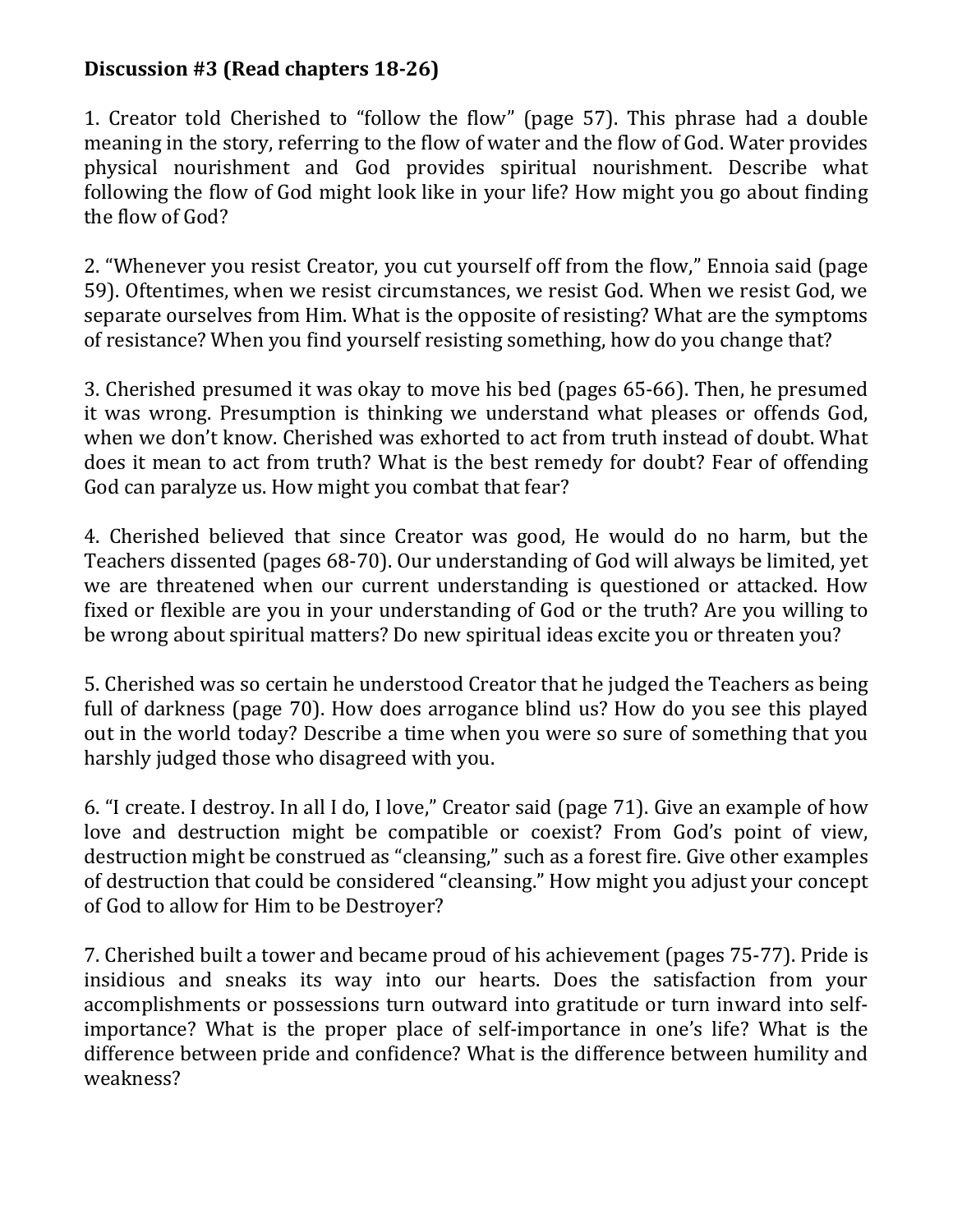# **Discussion #4 (Read chapters 27-35)**

1. Manna defined selffulness as an energy that is self-focused (page 81). A lot of our negative thinking falls into this pattern. Give an example of negative thinking that is based on being focused on self. How do you identify selffulness within yourself? How do you set it aside?

2. Cherished expressed hope to be found worthy to receive Creator's gift, but his false humility offended Creator (pages 86-87). How might Cherished have demonstrated genuine humility? What requirements do you believe make you worthy to receive God's gifts? Why do we seek to "earn" God's gifts when they are already offered?

3. By judging himself unworthy, Cherished contradicted Creator, thus casting Creator as a liar (page 87). How does putting ourselves down contradict God? How can you identify lies about yourself? How can you discover the truth about yourself?

4. "Because I love you, I correct and discipline you," Creator said (page 88). A parent can love a child, but also be displeased with the child's actions. Are you able to separate God's love from God's displeasure? Is it easy or difficult for you to receive mercy and forgiveness from God? What would make it easier for you? How do you recognize God's discipline in your life? Do you see it as loving discipline?

5. The Teachers revealed to Cherished that they are Creator (pages 89-90). Describe Cherished's relationship with the Teachers up to this point. Describe Cherished's relationship with Creator up to this point. How did each contribute to Cherished's development?

6. "We use your mistakes, so don't despise your failings. Be grateful for them…" Ennoia said (page 92). What attitude do you normally have toward your mistakes? Give an example of how God used one of your mistakes to help you grow. How might you generate an attitude of gratitude when you make mistakes?

7. Cherished and Creator experienced fun and physical interaction by playing in the lake (pages 98-99). Some readers found parts of this passage too intimate. Assuming that God created intimacy, why wouldn't God want to experience intimacy with His Creation? Why might some people find this concept disturbing? Does love always express itself in intimate (physical or emotional) ways?

8. Creator told Cherished not to despise delay because it forces one to wrestle with truth and builds character (page 107). How have incidents of delay built character in your life? Describe a time when you wrestled with something and how it changed you.

9. "Everything is a test of your trust," Creator said (page 107). Give an example when this might not be true. Why would your trust need to be tested all the time?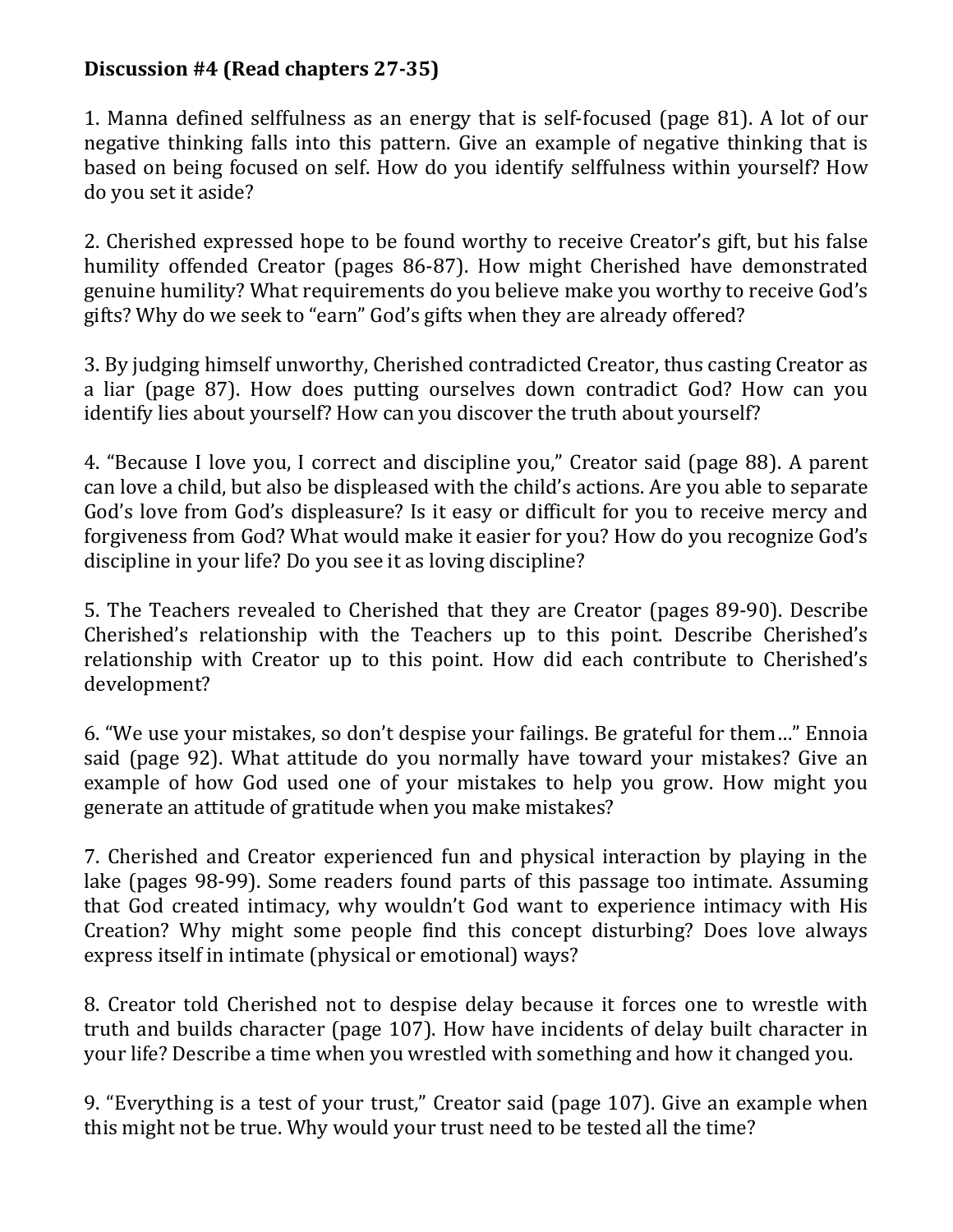# **Discussion #5 (Read chapters 36-45)**

1. Creator defined transformation as an inner change that enlarges your capacity for spiritual abundance (page 109). What does transformation mean to you? Why is transformation important to God? If any situation has the potential to transform you, how does that change your view of difficult situations? How might you respond differently to situations in order to reap the benefits of transformation?

2. "True understanding comes when We reveal Ourselves to you in response to your trust in Us," Creator said (page 111). This implies that God only reveals Himself in situations where trust is present and that God makes Himself absent when there is no belief in Him. Why might God choose not to reveal Himself when doubt is present? How might this change your approach in seeking God? Describe a situation where God revealed Himself to you because you chose to trust.

3. "We won't always protect you from adversity, but Our love will sustain you and your trust in Our love will transform you. You will encounter tempests and tigers, but Our love is greater than any danger or threat," Creator said (page 113). Why won't God always protect us from adversity? If God won't always protect us, then what can we rely on God to do for us?

4. "Fear has power as long as the feared thing is avoided," the macaw said (page 114). How does facing our fear rob it of power? Identify one feared thing you are presently avoiding? Why are you avoiding it? In what ways does it have power over you?

5. Creator empathetically shared in Cherished's experience of dying from snake venom (pages 118-119). To what degree do you believe that God is aware of everything you go through? Why did Creator withhold immediate help? How can we find comfort when God withholds His help?

6. Radiance told Cherished that he was made in Creator's image (page 124). What does it mean to you to be made in God's image? In what capacities do you think we are made in God's image? Emotionally? Spiritually? Relationally? How do you reconcile this truth with people who behave without love or conscience?

7. Creator explained that Their decision to love required a willingness to be vulnerable (page 129). Why does love require vulnerability? Describe the effects on a relationship when vulnerability is absent. How does your view of God change knowing that your choices can bring delight or grief to God? Express your thoughts on Creator's declaration that vulnerability is strength and fear of vulnerability is weakness (page 130).

8. Cherished experienced Creator's passion for him (page 131). How does it feel to be the target of God's intense longing and passionate pursuit? How does this expression of passion change your view of God's love and its purity?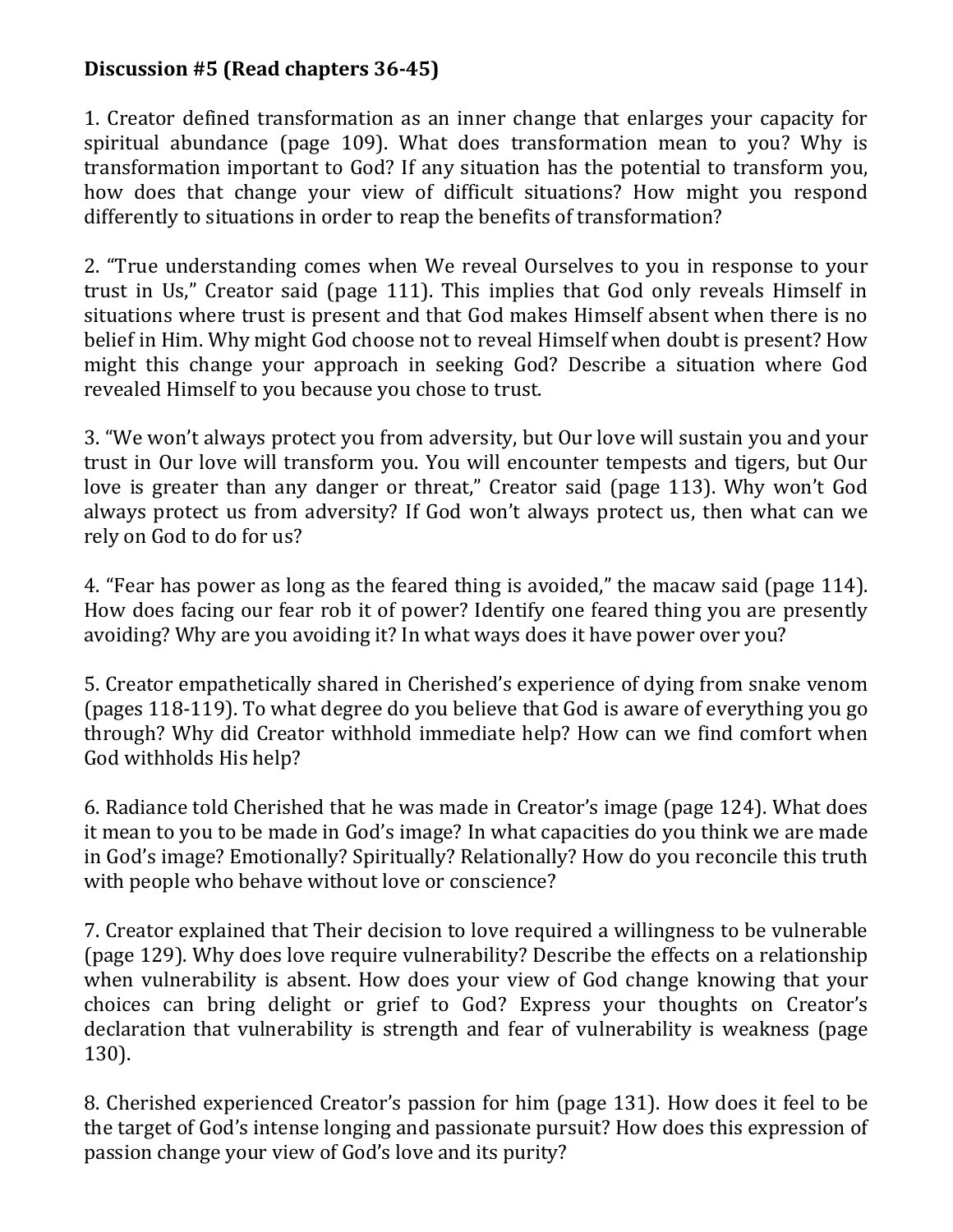# **Discussion #6 (Read chapters 46-53)**

1. Cherished shared his thoughts with Creator for the first time (pages 136-137). Sharing our thoughts with another demonstrates transparency and intimacy. Which do you find more difficult: being honest with a person or being honest with God? Explain why. What do you risk when you are completely honest with God? What do you gain? How might you include God in your thought processes?

2. Creator challenged Cherished to reach beyond himself, to explore the inner landscape of his soul or to explore the depths of Creator (page 141). What might it mean to explore one's inner landscape? What might it mean to explore the depths of God? How would one go about doing those things?

3. Illuminos defined rationalism as the supremacy of reason, the power of thinking for oneself (page 145). What is the relationship between reason and faith? What is the place of reason in one's relationship with God? Does rationalism suppress or destroy faith?

4. Illuminos' past experience with Creator was disagreeable (page 145). Why was his experience so negative? Did Creator treat him any differently than Cherished? If so, how might that be a factor? You may have met people who have had a negative experience with God. How did their experience of God differ from yours? Why was it disagreeable for them?

5. "We can transform any situation and give it purpose where before it had none," Creator said (page 148). How might you apply this principle to natural disasters or senseless violence? Can you think of an example of a pointless tragedy that turned out to have some purpose after the fact?

6. Creator said that for those who understand it, freewill is liberty (page 149). How can freewill be liberating? How can it be destructive? What is its proper place in our lives? How do we balance it with our commitment to God? Can peace coexist with freewill or does freewill always lead to chaos?

7. Cherished declared that he understood evil after having met Illuminos (pages 152- 153). How do you process the existence of evil in the world? To what do you attribute its source? Is its existence necessary for us to understand its opposite, goodness?

8. Cherished suggested to Radiance that her service might be more meaningful if her thoughts and feelings aligned with her actions (page 154). How often is your spiritual service done out of obedience only? How might you align your thoughts and feelings with your service? How might doing so change your spiritual experience?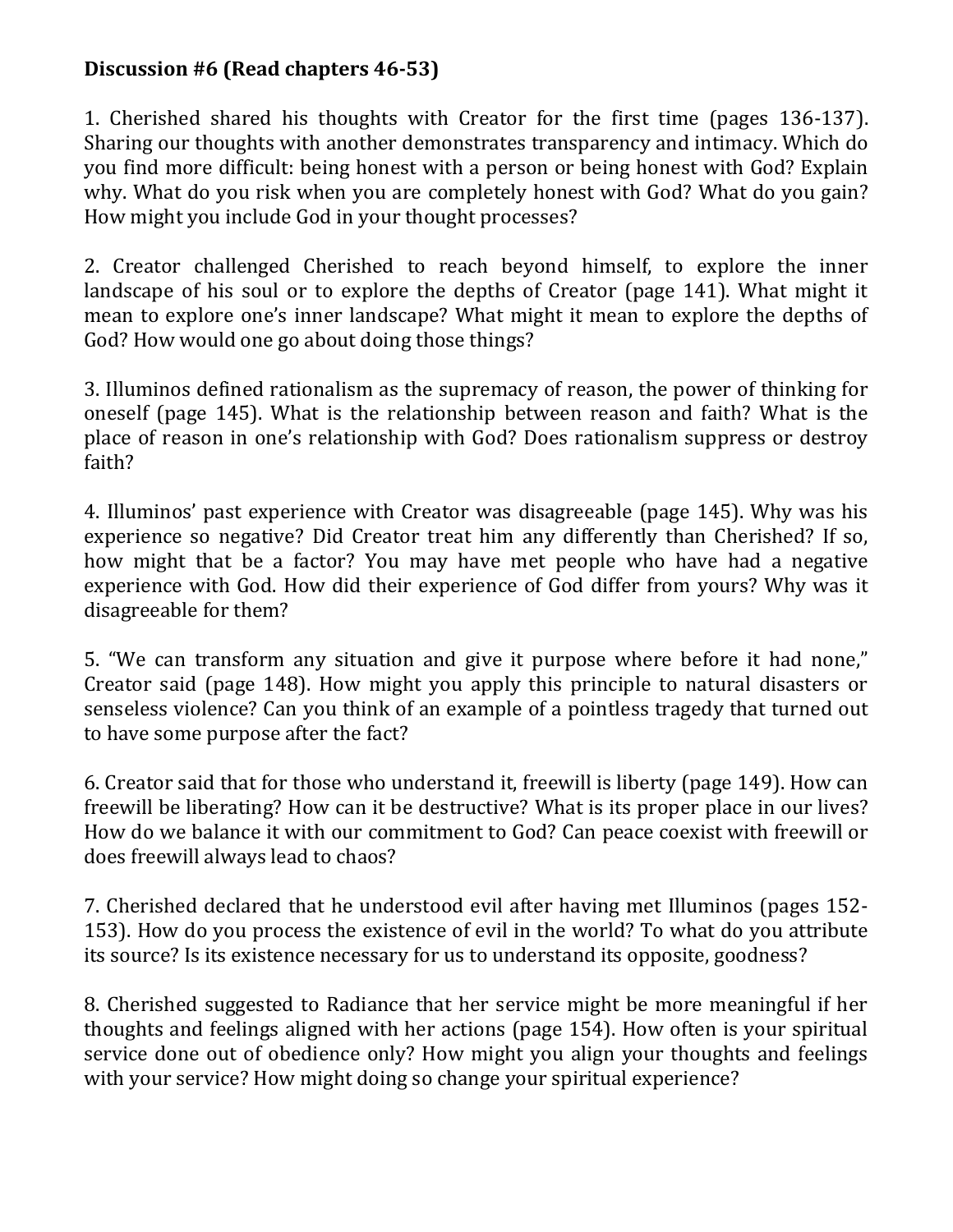#### **Discussion #7 (Read chapters 54-62)**

1. "Any mistake you entrust to Us, no matter how terrible, can be transformed into something that benefits you," Creator said (page 162). What is the relationship between trust and transformation? What steps would you take to entrust your mistakes to God?

2. Cherished revealed his inner self to Creator and felt known in a deeper way than before (page 168). How might you disclose your inner self to God? What does it mean to you to be "known." Creator said, "Mutual disclosure is the basis for intimacy." This implies that intimacy with God goes both ways. Has God ever disclosed Himself to you personally? If so, describe the experience. Express your thoughts on how disclosing yourself to God can lead to Him disclosing Himself to you.

3. Creator provided food for Cherished, but he overlooked it because he was expecting it to arrive a certain way (page 174). In what ways do we confine God to act according to our expectations? If God doesn't behave the way you expect, do you discount it? How might you manage your expectations of God so you don't miss His provision?

4. "Some events are random and some are intentional, but in every case, you must trust Us," Creator said (page 176). We invest a lot of time trying to make sense of situations, when God asks that we simply trust. Why do we need to know whether an event is God's will or not? When you are trusting God in difficult situations, what are you trusting God to do for you? Rescue you? Strengthen you? Give you peace or wisdom?

5. "We can insert Our intention into any unintended situation, no matter how unpleasant, and cause it to transform your soul... If you fail to trust, then the effect is lost," Creator said (pages 176-177). How might God transform a situation by inserting His intention? What might God's general intention be for most situations? Why might choosing not to trust result in needless suffering for us?

6. "In your time of need, look to Us, not to Our help," Creator said (page 177). It's easy to put our faith in God's help and forget to put our faith in the One who gives the help. We can set ourselves up for disappointment if we expect God to do something specific for us, such as a healing He hadn't promised. How can we shift our trust in outcomes onto God Himself? What should be our attitude toward outcomes we hope for? What should be our response when desired outcomes don't happen?

7. In the sprout story, the main lesson was that hardship enables one to overcome adversity (page 179). How does hardship prepare us for adversity? Give some examples. In what ways does storm or drought reveal one's true nature?

8. Radiance learned that disclosing parts of herself to Creator connected her to Creator and to herself (page 185). How might that work? How do we uncover and retrieve the deeper or hidden parts of ourselves? What does it mean to be connected to oneself?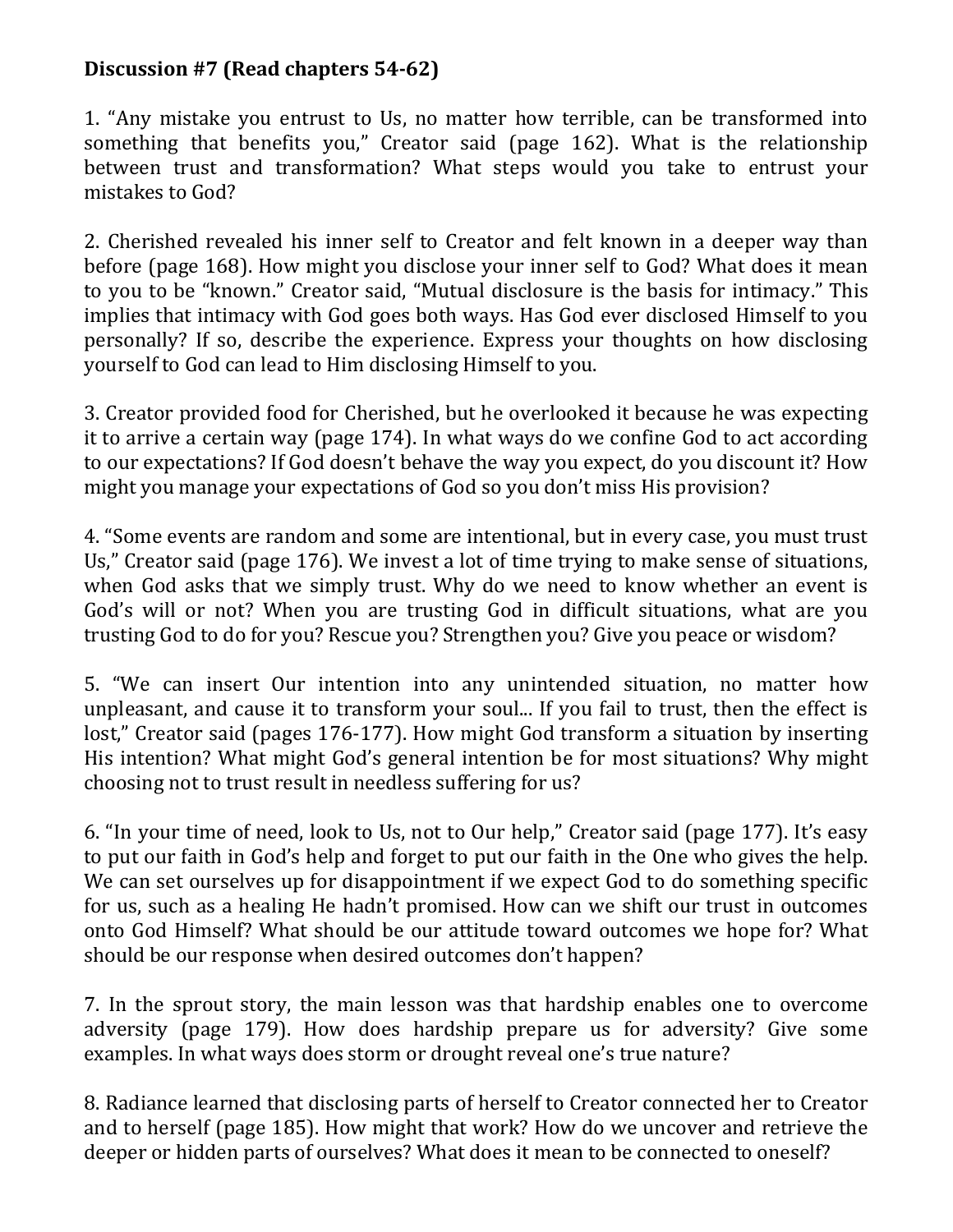# **Discussion #8 (Read chapters 63-70)**

1. Cherished discovered that what he needed was peace, not patience (page 188). Why is peace a better remedy than patience? How is peace defined in this story?

2. Cherished's resistance was making him frustrated and miserable (page 188). Why do we resist what we can't control? Do you generally view unpleasant situations as something to be fixed, avoided, or accepted? In what ways do you resist situations? Describe a situation where you made your circumstances an adversary. What is your biggest obstacle to being able to accept undesirable situations?

3. When Cherished focused on the present moment, his situation became more manageable (page 189). Why? If God only dwells in the present moment, then what result would you get if you focus on the past or future? Describe the effect that the past and future have on your well-being. Identify your difficulties in being able to dwell in the present moment.

4. Cherished acknowledged that his preferences didn't align with Creator's will, but his hope was that the gap would close over time (page 199). How should our preferences relate to God's will? To what degree should our lives be guided by God's will? How much autonomy do you think you ought to have?

5. Cherished complained that devotion was too hard (page 203). How had Cherished failed to understand true devotion? How did Creator define true devotion? How did Creator define false devotion? What possesses us to make further demands on ourselves beyond what God asks of us?

6. "Let your actions be congruent with your authentic self," Creator said (page 205). What does that mean to you? Why is it important? Give examples of some actions being incongruent with one's true self. What effect does incongruity have on us?

7. Creator warned against actions that come from a need to impress, prove, or gain (page 205). Which of those three needs do you most relate to? What drives your need to please? What do you find yourself trying to prove to others? To God? To yourself? What would it take for you to be content in your primary area of need?

8. The knowledge of right and wrong changed Cherished (pages 209, 212). Why did Creator forbid that knowledge? In what ways did it change Cherished? In what ways did it change his relationship with Creator?

9. In place of Creator, Cherished is given a conscience (page 212). Do you consider your conscience as something to be trusted, distrusted, or ignored? How is conscience influenced by upbringing, personal experience, bias, and culture? Can it change over time? How well does it reflect absolute right and wrong?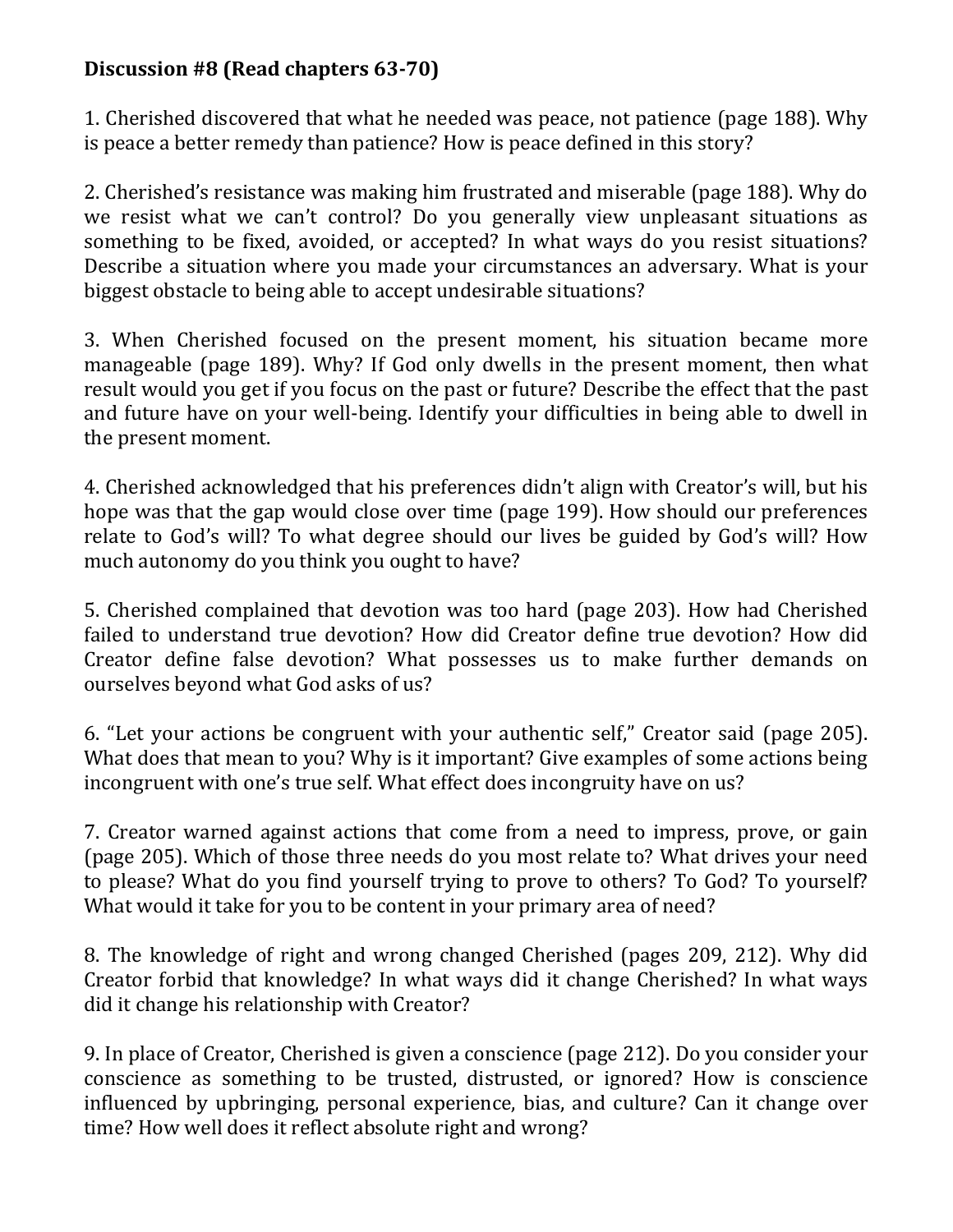# **Discussion #9 (Read chapters 71-79)**

1. Cherished lost all sense of Creator after being severed from Them (page 214). When God feels absent, what do you tell yourself to help you through those times? At what times does God feel more real to you?

2. Even though they were separated, Cherished hoped Creator would hear his prayer (page 215). Do you believe that God hears your every prayer? Do you believe that God answers every prayer? How can you know if an answer requires a waiting period? How long must one be willing to wait for an answer? How can you tell the difference between a delayed answer and an answer of no?

3. Creator was in the cave shelter with Cherished, but Cherished couldn't sense it (page 216). Do you believe God is always that close, even when you don't feel it? What makes you think He is not that close? How important is it to need to feel it?

4. Cherished doubted Blaze's intentions because Blaze was ugly and smelly (pages 218- 219). All of us have judged others by their appearance before we had a chance to get to know their character. Which physical traits are a quick turn-off for you? What associations or assumptions do you make when those traits are present? Why do we draw conclusions about character based on appearance?

5. Creator sent Blaze to help Cherished, but Blaze seemed an unlikely choice (page 219). God sends people into our lives who have undesirable traits, and yet they have a role to play in our lives. On what basis do you choose who can be in your life? How do you decide when someone should no longer be in your life? Do you think it's possible that God might want you to maintain a relationship with someone whom you dislike?

6. Cherished's conscience disapproved of his eating meat (page 219). The story makes no assertion that eating meat is wrong, but explores the validity of conscience. When is it appropriate to go against one's conscience? Describe a time when you went against your conscience because you had a compelling reason. Which has the most weight for you in decision-making: conscience, reason, or intuition?

7. Cherished was reminded that he lived in the world of do's and don'ts, the world of right and wrong (page 222). What advice would you give Cherished about how to live in such a world? To what degree do you feel governed by rules? Explain how having a relationship with God might help someone transcend the world of rules. What is the role of rules within any relationship?

8. "Knowing right and wrong isn't the same as knowing the truth," Cherished said (page 230). How might they be different? What does truth give us that the knowledge of right and wrong cannot? How do you define truth?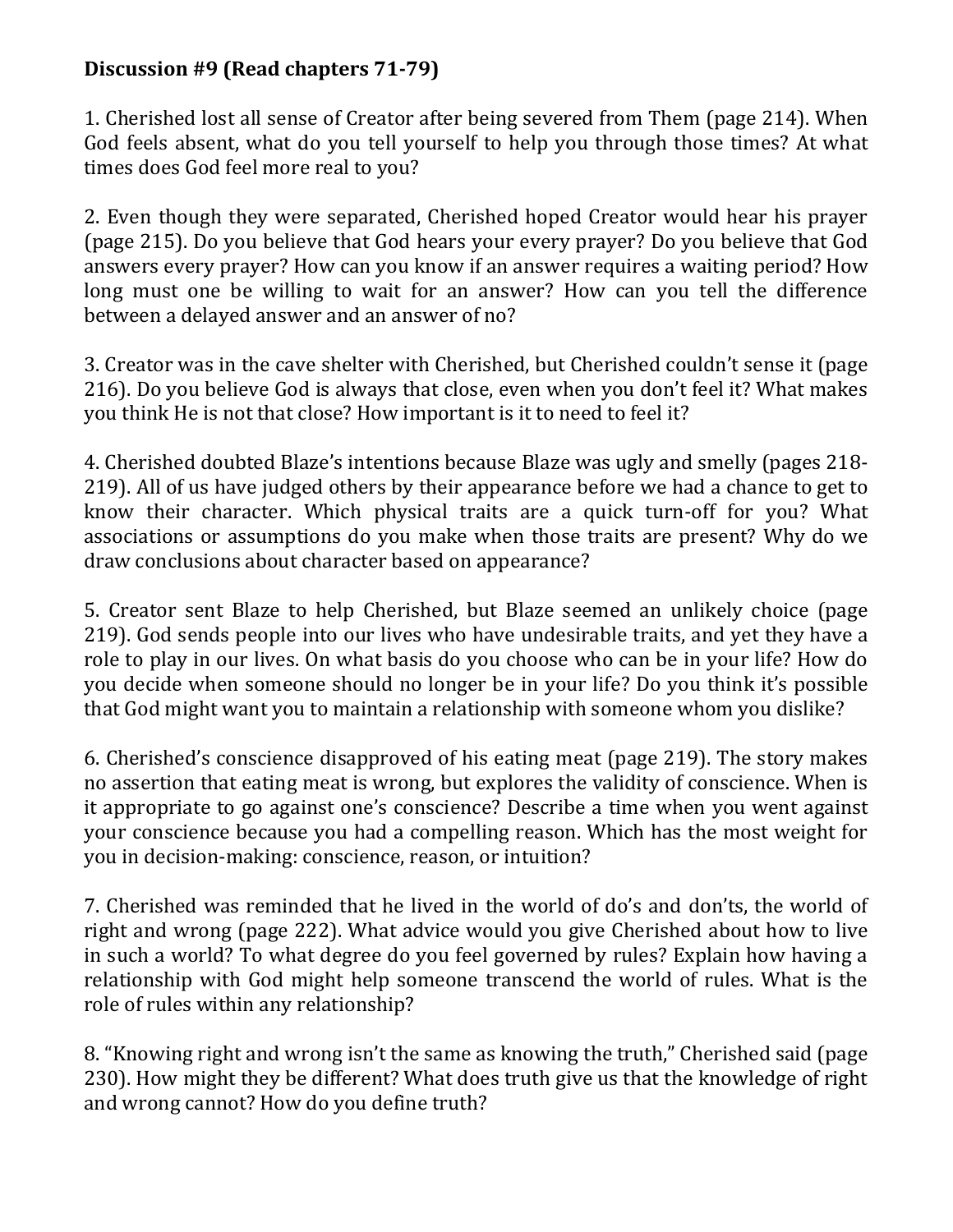# **Discussion #10 (Read chapters 80-87)**

1. Cherished felt a connection to Creator through nature and movement (page 244). In what ways do you experience God through nature? In what ways do you experience God through movement? Through ritual? Through music?

2. Cherished felt betrayed when he learned that Blaze had lied to him (pages 245-246). Betrayal is most painful when we are betrayed by those we have trusted. By what criteria do you choose to trust others? Why is it harder to forgive those we have trusted? What does it take for your trust to be restored when someone you trust lets you down?

3. Cherished caught Blaze burning himself (pages 247-249). Why did Blaze believe that burning himself would help manage his pain? What reasons might people give to explain why they engage in self-destructive behaviors? What do you believe is the greatest need for people who are self-destructive?

4. Cherished decided to keep his pain in the open rather than hiding it deep inside (page 250). Why does hiding things inhibit our spiritual growth? Give an example of what holding one's pain in the open might look like. How might that be conducive for healing?

5. Blaze lied in order to protect himself (page 254). What was Blaze trying to protect? What was he afraid of? In what situations do people lie to protect themselves? When you are tempted to lie, what are you trying to protect?

6. Cherished realized that both he and the wolf had been wronged and deserved justice (page 262). If justice were to be meted out for the wolf, what would be the implications? What did Cherish conclude about justice? Why did Cherish decide that mercy was a better option?

7. Cherished told Blaze that he released him (page 262). What did Cherish release Blaze from? What did releasing Blaze not mean, according to Cherished? By forgiving Blaze, what did Cherished indirectly release himself from? What have you learned about forgiveness from this passage?

8. "I found fulfillment in serving Creator 'cause I was made for that purpose," Blaze said (page 266). For what purpose do you believe you were made? How does your search for fulfillment tie into that purpose? Based on your answers, what one thing could you start doing that would cause you to be more fulfilled?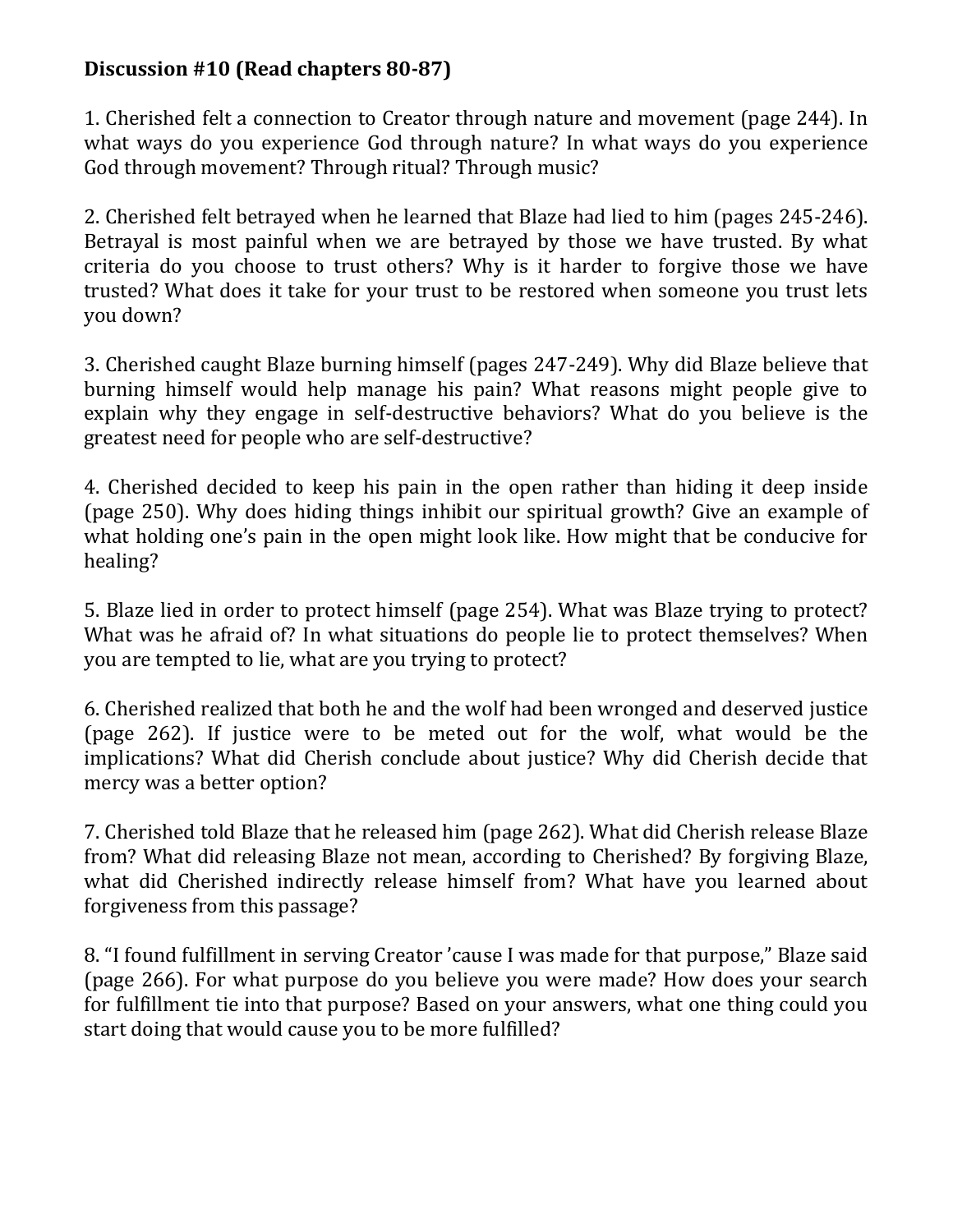# **Discussion #11 (Read chapters 88-94)**

1. "I hunt, I swim, I garden, but none of those activities touch my soul," Cherished said (page 271). What was Cherished hoping to experience by having something touch his soul? What types of experiences touch your soul? How do they touch your soul?

2. Saub urged Cherished to return to innocence and die to willfulness (page 273). Why would Saub ask Cherished to do something so seemingly impossible? Why was it important to return to innocence? Why did Cherished need to die to his willfulness? What meaning do they have for us?

3. "I need more than words," Cherished said when asked to believe (page 274). Words are often not enough for us to believe something. By what criteria do you decide whether to believe something about God or the spiritual world? If something is not mentioned in the Bible, do you reject it? What makes a spiritual concept real for you? Does a spiritual reality need to be validated before you can accept it?

4. "Creator can transform a situation meant for evil by adding His purpose to it, so that good can come from evil for those who trust Creator," Saub said (page 280). This statement implies that God is greater than any evil that man can inflict and can transform that evil into divine purpose. To what extent can you believe that? If the above statement is true, then what role might evil have in God's universe? What divine purpose might God add on top of evil to transform it? Is there something we must do that facilitates God in transforming evil into divine purpose?

5. The story of the mother elephant and her beloved calf was an allegory (page 281). What similarities do you see between the mother elephant and God?

6. "What is impossible for you is possible for Creator. Acknowledging your powerlessness makes an opening for Creator's power," said Saub (page 283). How does acknowledging our powerlessness open the door for God to do the impossible? What door do you want opened for you to experience more of God?

7. Saub said that the way back to Creator was through brokenness (page 284). Brokenness is the recognition of the utter futility of our own resources to live a spiritual life. Usually, people have to reach the end of themselves to arrive at a state of brokenness. How does brokenness make us open to God? What aspect of brokenness threatens you? How might we cultivate a state of brokenness within ourselves?

8. Blaze said that his mind only allowed what it already believed regarding Saub (page 289). Sometimes, we make up our mind about something and stubbornly maintain our opinion even when new facts become available. In what areas are you most unlikely to change your mind? What can you do to be more open to new information?